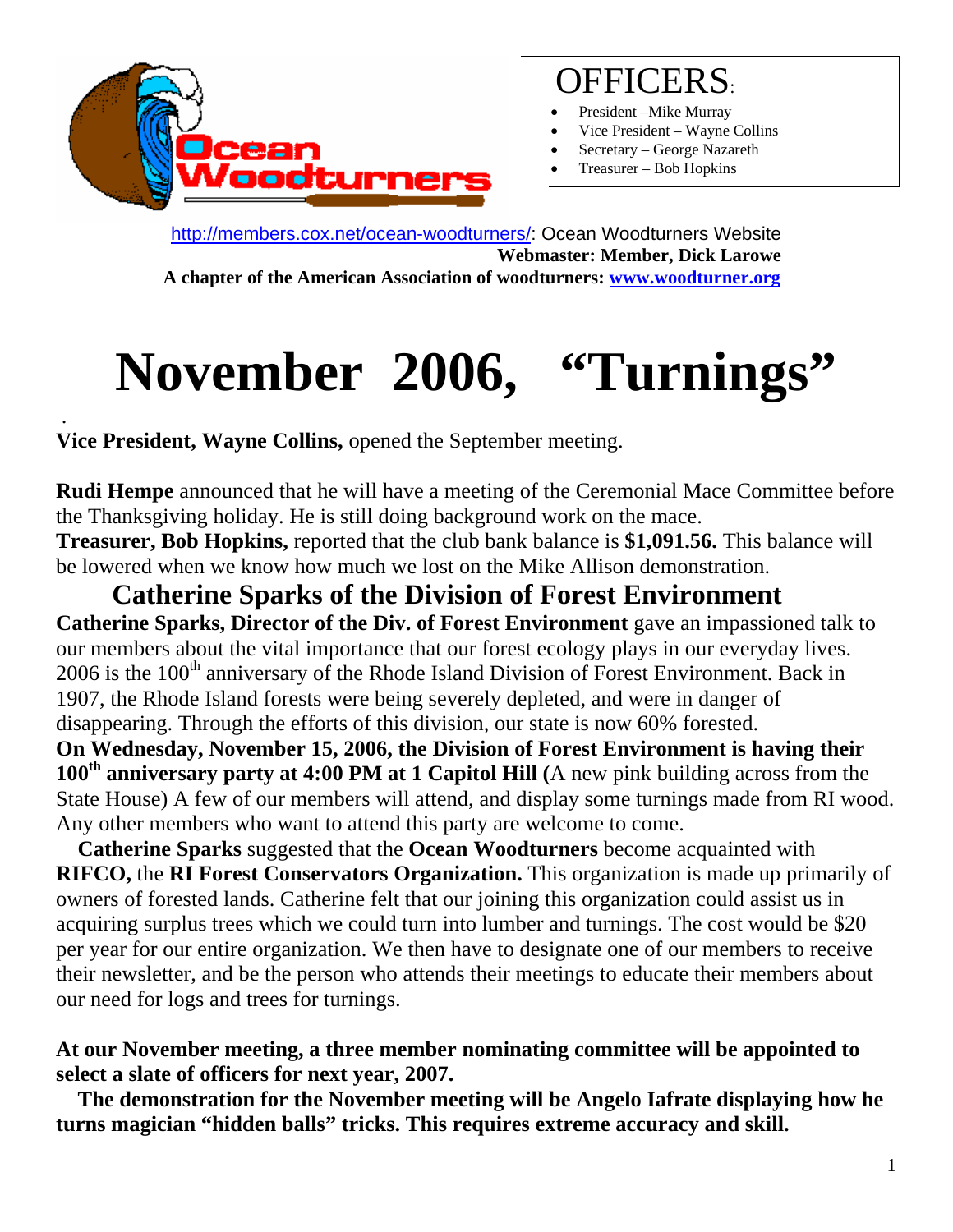### **Mike Allison Demonstration**

On Saturday, October 14, 2006, the Ocean Woodturners had Mike Allison demonstrating how he turns unique bowls and vases with colors and piercing. Some of our members have indicated that they intend to try their hands at piercing.



**Here are some of Mike Allison's colorful turnings** 



**Mike Allison doing his piercing**